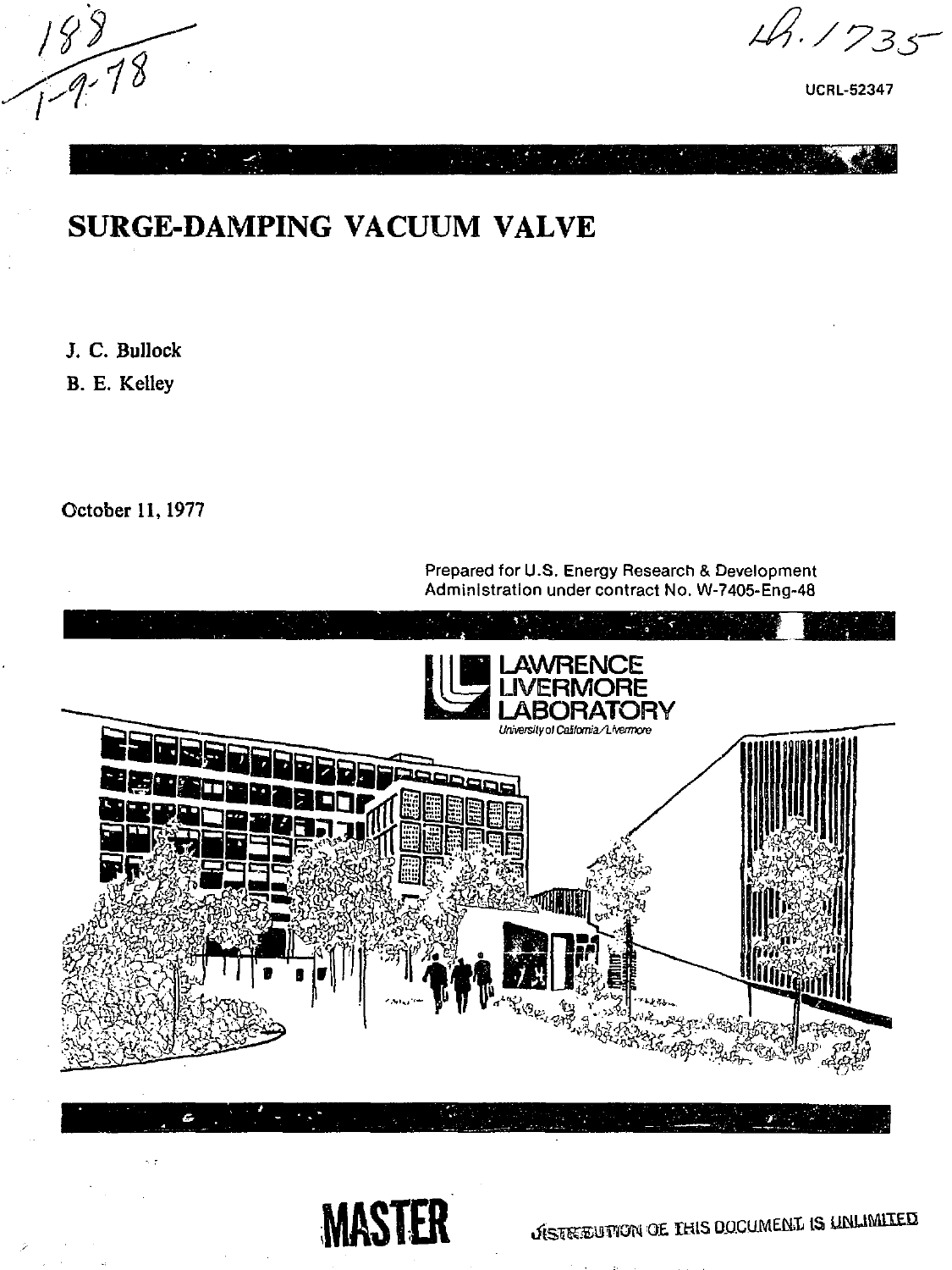#### **NOTICE**

**"This report was prepared as an account of work sponsored by the United States Government. Neither the United States nor the United States Department of Energy, nor any of their employees, nor any of their contractors, subcontractors, or their employees, makes any warranty, express or implied, or assumes any legal liability or responsibility for the accuracy, completeness or usefulness of any information, apparatus, product or process disclosed, or represents that its use would not Infringe privately-mvncd rights."** 

#### **NOTICE**

**Reference to a company or product name does not imply approval or recommendation of the product by the University of California or the U.S. Department of Energy to the exclusion of others that may be suitable-**

> **Printed in (he Untied** *Slates of [\tneh](file:///tnehca)ca*  **Available from National Technical Information Service U.S. Department of Commerce 5285 Port Royal Road Springfield, VA 22161**  Price: Printed Copy \$ : Microfiche \$3.00

|                | <b>Domastic</b> |             | Domestic |
|----------------|-----------------|-------------|----------|
| Page Range     | Price           | Page Ronge  | Price    |
| $001 - 025$    | 54.00           | $326 - 350$ | \$12.00  |
| 026-050        | 4.50            | $351 - 375$ | 12.50    |
| <b>DSI-075</b> | 5.25            | $376 - 400$ | 13.00    |
| 076-100        | 6.00            | $401 - 425$ | 13.25    |
| 101-125        | 6.50            | $426 - 450$ | 14.00    |
| $126 - 150$    | 7.25            | 451-475     | 14.50    |
| 151–175        | 8.00            | $476 - 500$ | 15.00    |
| $176 - 200$    | 9.00            | $501 - 525$ | 15.25    |
| $201 - 225$    | 9.25            | $526 - 550$ | 15.50    |
| $226 - 250$    | 9.50            | $551 - 575$ | 16.25    |
| $251 - 275$    | 10.75           | $576 - 600$ | 16.50    |
| 276-300        | 11.00           | 601-up      |          |
| $301 - 325$    | 11.75           |             |          |

Add \$2.50 for each additional 100 once increment from 601 pages up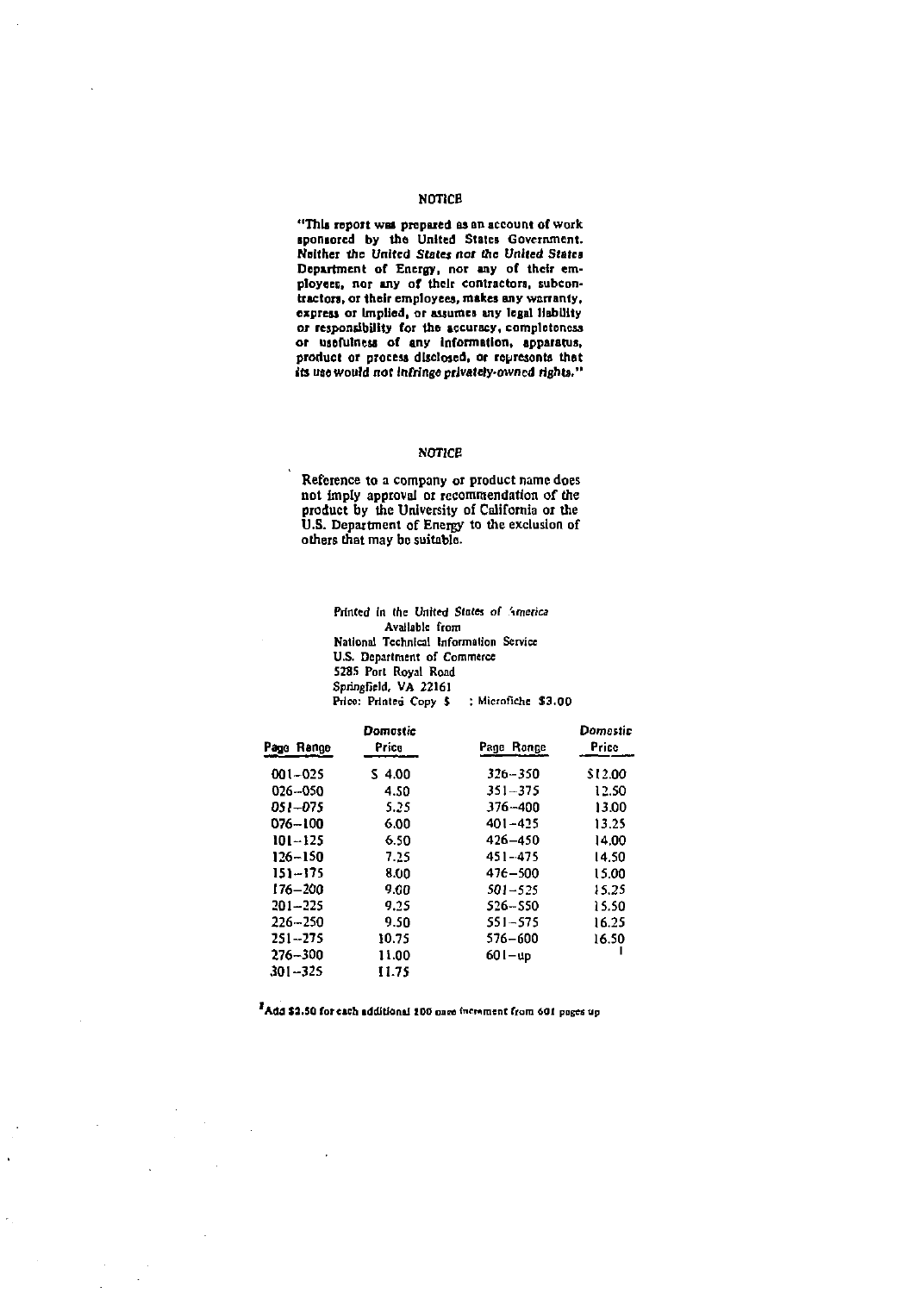**Distribution Category UC-38** 



## **LAWRENCE LIVERMORE LABORATORY**

University of California/Livermore, California/94550

**UCRL-52347** 

## **SURGE-DAMPING VACUUM VALVE**

### J. C. Bullock

## B. E. Kelley

MS. date: October 11, 1977

-NOTICE -This report was prepared as an account of work<br>University here Universal is an account of work<br>United States not the United States Department of Energy, no any of their emplotes, not may<br>consider the United States Departm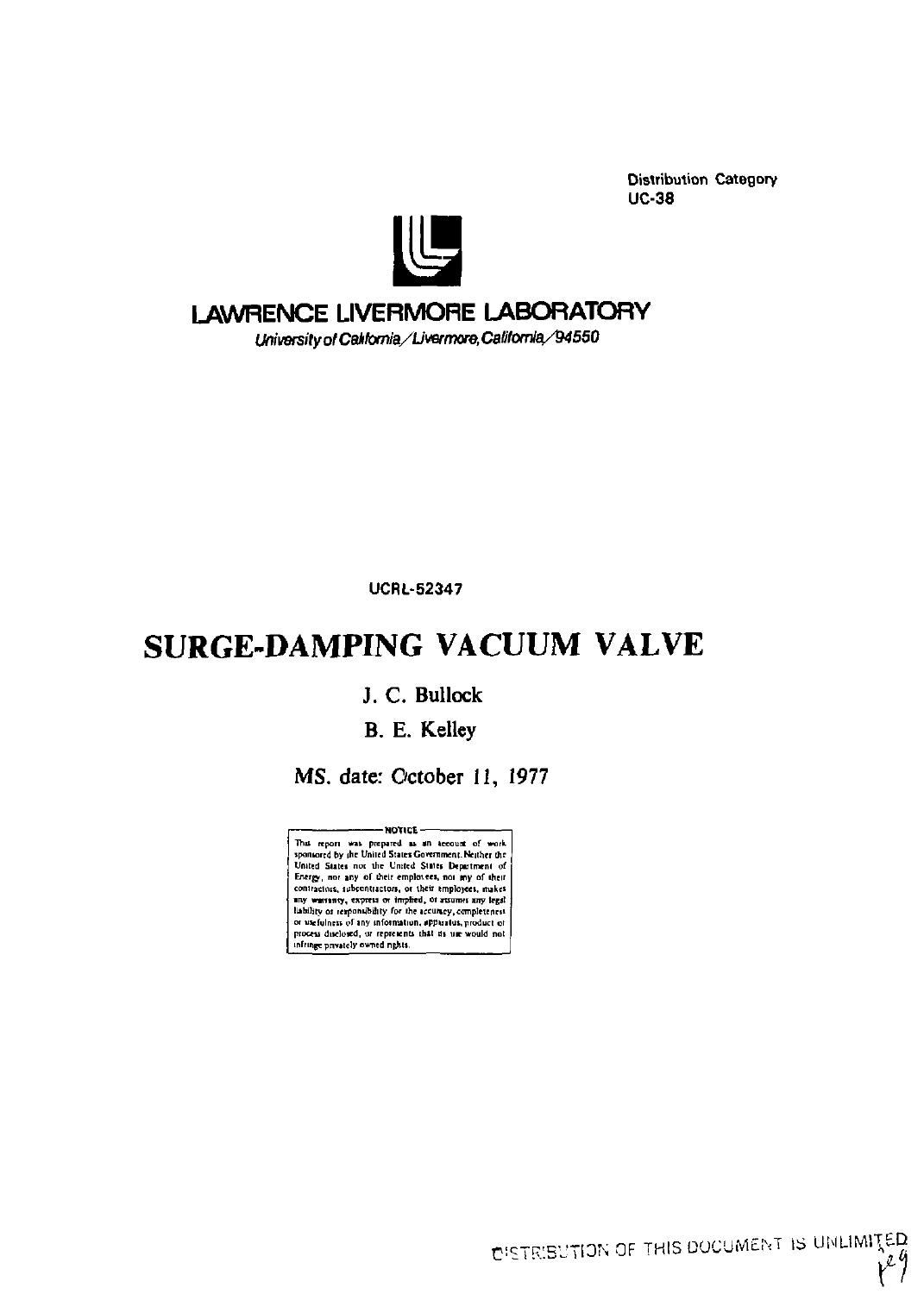## SURGE-DAMPING VACUUM VALVE

### **ABSTRACT**

**We have described a valve for damping out flow surges in a vacuum system. The surgedamping mechanism consists of a slotted, spring-loaded disk adjacent to the valve's vacuum port (the flow passage to the vacuum roughing pump). Under flow surge conditions, the differential pressure forces the disk into a sealing engagement with the vacuum port, thereby restricting the gas flow path to narrow slots in the disk's periphery. The increased flow damps out the flow surge. When pressure is equalized on both sides of the valve, the**  spring load moves the disk away from the port to restore full flow conductance through the **vaive.** 

**Flow surges are very common in vacuum systems. They are usually inconsequential, but in some systems they can damage the delicate apparatus or fragile parts that are used or stored within the system. The surges can also contaminate vacuum**  pumps by sweeping unwanted materials into them.

**The valve was specifically designed and built to**  protect 2000-A-thick lead foils stored in a bell jar, **although the concept is general and may be used in most vacuum systems. It is automatic, thus eliminating the need for an operator to open a manual valve slowly. Figure 1 shows the surge damping mechanism; Figs. 2 and 3 show the valve operation under flow surge and normal conditions, respectively.** 

**Testing. In the initial test of the system, the surgedamping valve was mounted on a 90° bellows-type vacuu.n valve that in turn was mounted on the inlet to the roughing pump. When the valve was manually opened, the surge valve closed and did not open again until the system was equalized at approximately 1000 Torr. The system then pumped down normally to its base pressure.** 

**Discussion. The valve is automatic, almost maintenance free, and could be incorporated in several places on the roughing side of a vacuum system. It does not need to be manipulated nor does it need an**  **internal power source. It could be used to protect fragile windows that are in line-of-sight pipes and that are under vacuum. It might also be used to protect glass vacuum systems.** 

**The conductance of any given vacuum line may be reduced by installing the valve in it because of the circuitous path the gas must take through the valve and because the annulus may be smaller in area than ihe inside diameter of the vacuum line. However, if this becomes a problem, an electromechanical bypass system can be installed and actuated by the opening of the valve.** 

**Associated Effort. UCLLL invention case #1L5533 (S-42, 141, RL5757) by C. Hugenberger (Figs. 4 and S) describes a vacuum flow regulator that automatically damps out flow surges by movement of a spring-loaded disk located within a flow passage. After testing, Hugenberger found that the regulator worked as intended for pump down but did not work for venting because the gas velocity was not high enough in the latter mode.** 

**Conclusion.** The surge valve and the flow **regulator are presently being used in several vacuum**  systems at LLL and could probably be used effec**tively in many other systems at the Laboratory. However, note that neither device is a check valve; that is, neither device totally interrupts the flow at a preset pressure.**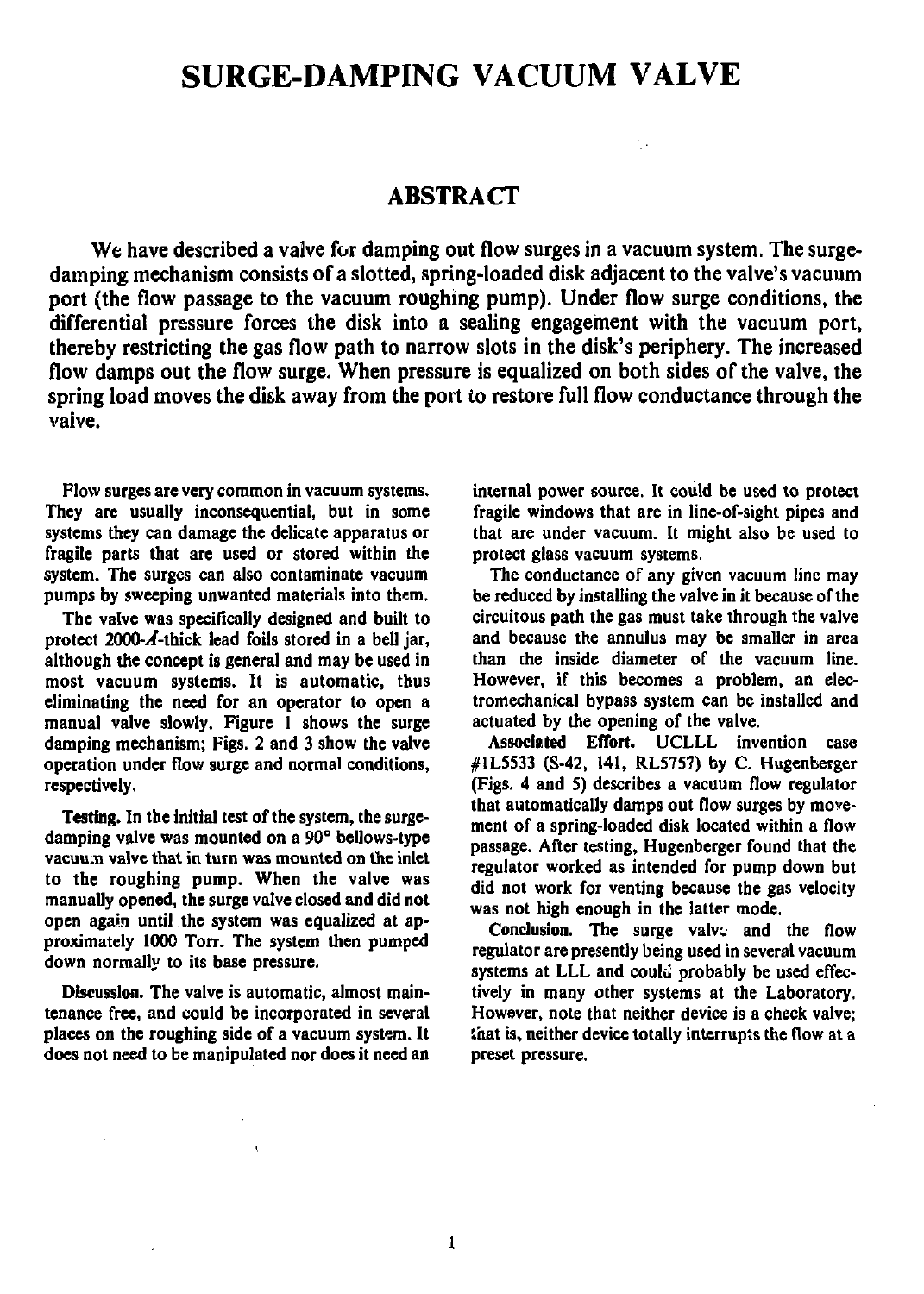

**Fig. 1 . Surge damping mechanism. The mechanism consists of a disk with several narrow slots on its periphery. The disk is mounted un the end of a shaft centrally positioned by a spider (Inret). A spring on the shaft forces the disk against the tabs on a perforated ring positioned**  within the vacuum port of a valve body. The fittings connect to the system *hang evacuated and the roughing pump.* 



**Fig. 2 . Valve operation under flow surge conditions. The**  momentary pressure differential forces the disk into a sealing **engagement with the fitting, thus restricting the gas flow through the slots.** 



**Fig. 3. Normal valve operation. The increased flow resistance (see Fig. 2 caption) damps out che flow surge. When the pressure equalizes on both parts of the valve, the spring forces the disk out of**  engagemem with the fitting, ther<sup>s</sup>by restoring full flow conduct**ance through the valve.**